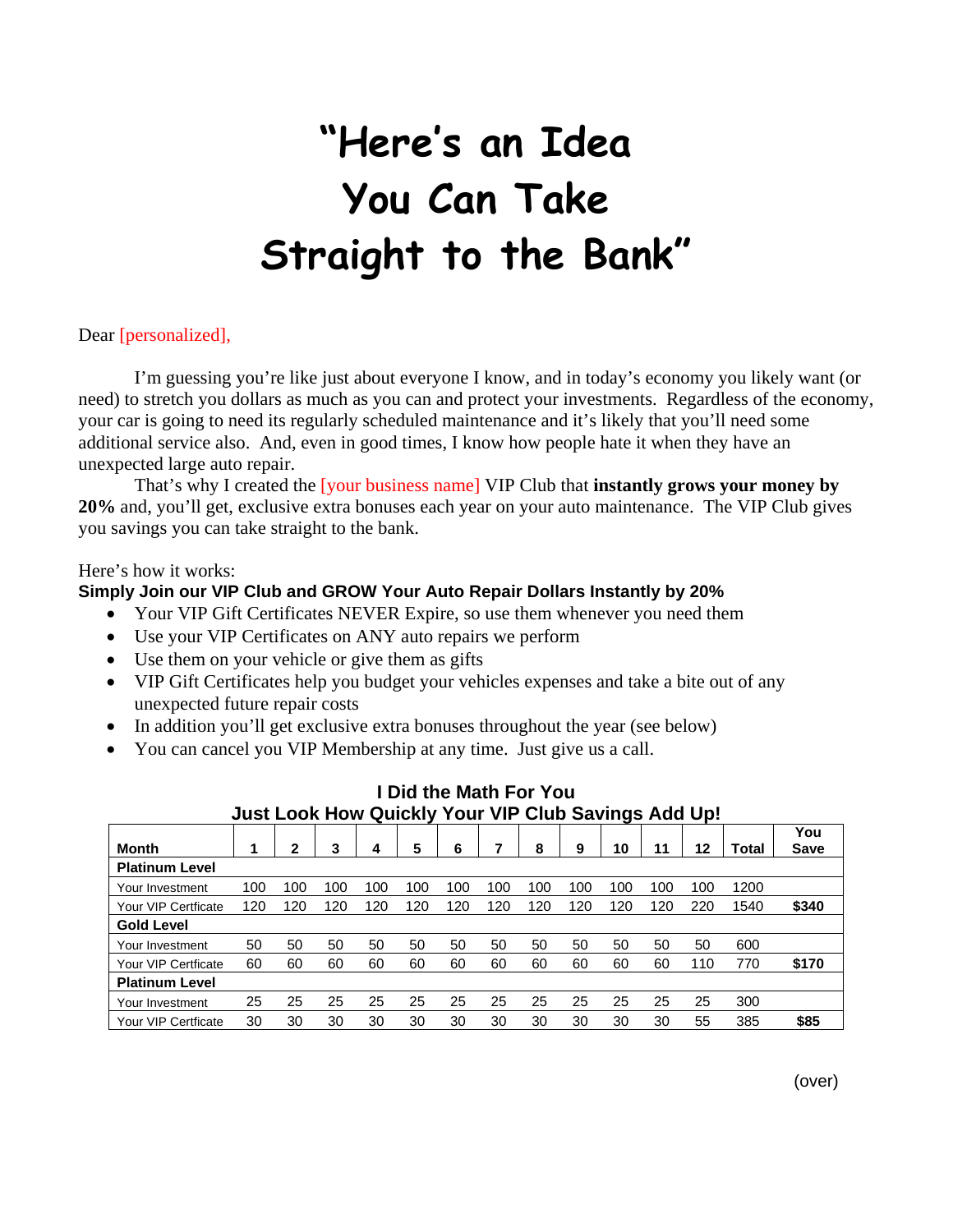#### **Choose Your Membership Level**

(membership is non-transferable)

#### **Platinum Membership**

Monthly membership fee of \$100 is charged directly to your credit card. You will receive and Gift Certificate worth \$120 cash each month you're a member! And… as an additional bonus you'll receive an extra \$100 Gift Certificate on the 12th month absolutely FREE!

#### **Gold Membership**

Monthly membership fee of \$50 is charged directly to your credit card. You will receive and Gift Certificate worth \$60 cash each month you're a member! And… as an additional bonus you'll receive an extra \$50 Gift Certificate on the 12th month absolutely FREE!

#### **Silver Membership**

Monthly membership fee of \$25 is charged directly to your credit card. You will receive and Gift Certificate worth \$30 cash each month you're a member! And… as an additional bonus you'll receive an extra \$25 Gift Certificate on the 12th month absolutely FREE!

# **But Wait Here's Your First Exclusive FREE Bonus**

 **Choose 1 of These Free Gifts When You Join at the Platinum Level before [exp date]** 



Chefmaster™ 19pc Barbeque Set \$58.95 Value



 Yorkcraft™ 125pc SAE & Metric Drill Bit Set \$59.95 Value



Embassy™ 23'' Italian Stone™ Design Genuine Leather Super Deluxe Backpack/Rolling Cart \$56.95 Value

## **Choose 1 of These Free Gifts When You Join at the Gold Level before [exp date]**



 Slitzer™ 9pc Professional German Style Jumbo Steak Knives \$35.95 Value



 Chefmaster™ 8pc Barbeque Set in Carrying Case \$36.95 Value



Magnacraft® 10x50 Binoculars with Ruby Red Coated Lenses for Glare Reduction \$36.95 Value